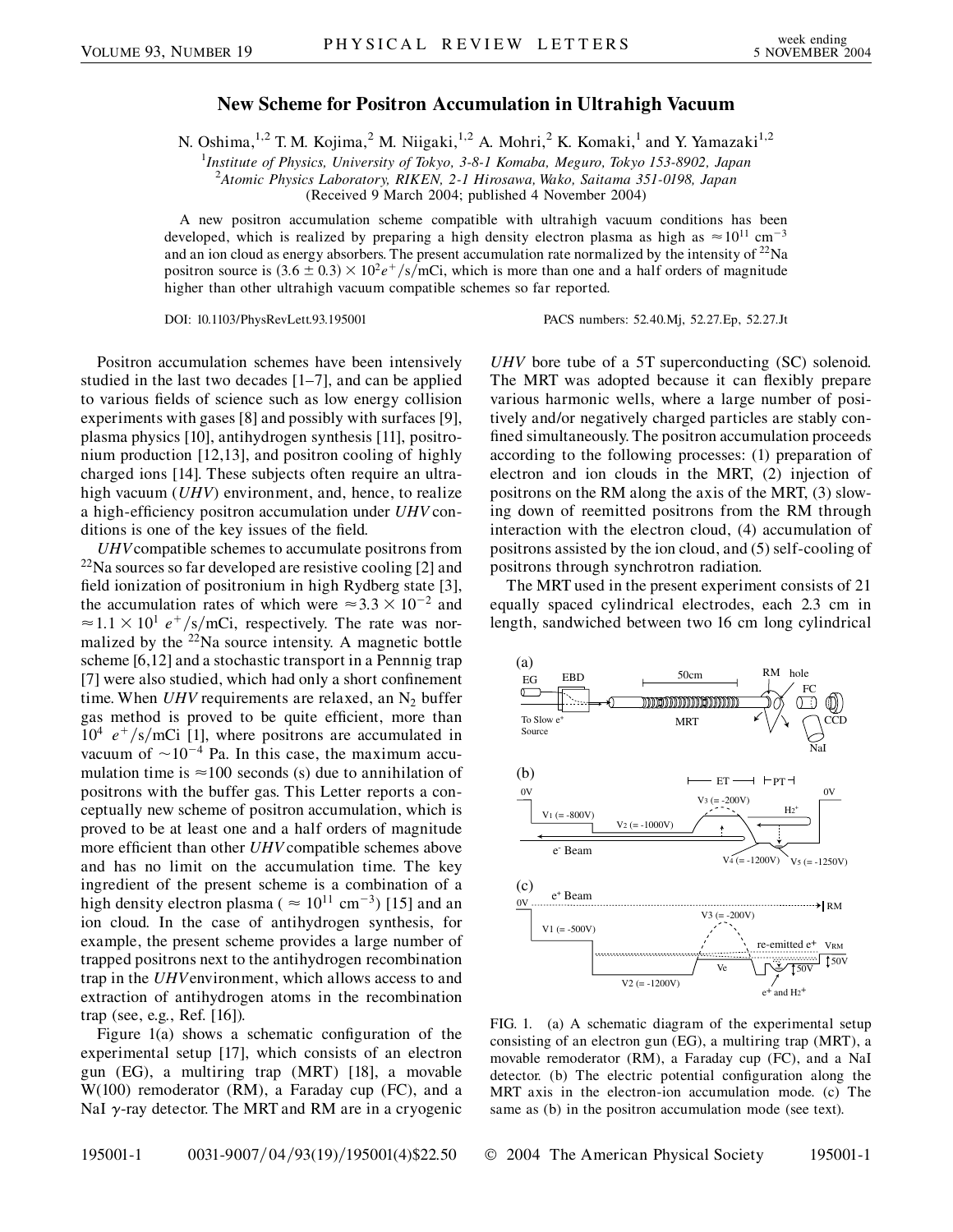electrodes on both ends. All the trap electrodes have the same inner diameter of 3.8 cm. The bore tube was cooled down to 10 K, which was essential to maintain *UHV* environment around the MRT. The EG is installed at  $\approx$  110 cm upstream of the MRT and 2.5 cm off the MRT axis. The RM was mounted on a movable arm at the downstream end of the MRT. The FC was placed at  $\approx$  60 cm downstream from the end of the MRT to measure the total charge of the electron cloud. The end cap of the FC is made of aluminum coated phosphor on an Indium-Tin-Oxide glass plate to observe the radial distribution of the electron cloud with the charge coupled device (CCD) camera (see Fig. 1(a)). The magnetic field at the FC was  $\approx$  1/100 of that around the center of the SC solenoid; i.e., the diameter of the image on the phosphor screen is  $\approx$  10 times larger than the diameter of the electron cloud in the MRT. The NaI scintillator was used to detect  $\gamma$ -rays from annihilation of positrons arriving at the FC. Its detection efficiency was calibrated by inserting a standard source of  $^{22}$ Na at the FC. The source had 3% uncertainty in its intensity, which determined the systematic error of the positron intensity at the FC.

Figure 1(b) shows the electric potential configuration along the MRT axis when the system was operated under an electron-ion accumulation mode. The MRT electrodes were biased so that two harmonic potentials were formed; one was  $\approx 35$  cm long for electrons [electron trap (ET)] and the other  $\approx$  12 cm long for positrons and ions [positron trap (PT)]. The potential depths of the ET and PT were set to 1 kVand 50 V, respectively. An electron beam of 1040 eV from the EG was guided on the axis of the MRT across the magnetic field with the  $E \times B$  deflector (EBD), introduced in the MRT, and reflected back at the downstream barrier of the ET. The electron beam current was typically  $\approx 1$   $\mu A$ . The number of electrons accumulated in the ET,  $N_e$ , was controlled by varying the injection time (10-40 s) with its fluctuation less than  $\approx$  5% [17]. The intensity distribution of the CCD image provides the electron column density  $n_e l$ , where  $n_e$  is the electron density and *l* is the axial length of the electron cloud. In the present experiment,  $n_e l$  was reasonably represented by  $\alpha(N_e) \exp(-r^2/r_e^2)$  near the center of the MRT axis, where  $r_e$  was around  $\approx 3 \times 10^{-2}$  cm weakly depending on  $N_e$  in the present experiment. The electrons in the MRT cool themselves via synchrotron radiation down to the environmental temperature with a cooling time of  $\sim 6B[T]^{-2}$  s [19] and actually behave as a nonneutral plasma because the Debye length is much shorter than  $r_e$ .

Positive ions were produced in and upstream of the ET via ionization of residual gases during injection of the electron beam. The ion species in the PT was identified to be  $H_2^+$  by monitoring the longitudinal oscillation excited by a pulsed rf field. The total number of ions was typically  $\sim$ 1  $\times$  10<sup>8</sup> for electron injection of 30 s, which is consistent with the number of ionized atoms calculated, taking 195001-2 195001-2

into account the partial pressure of  $H<sub>2</sub>$  around the MRT and the electron beam current [20]. The accumulation of  $H_2^+$  ions in the PT would be enhanced via resonant charge transfer processes between H <sup>2</sup> ions formed upstream of the PT and  $H_2$  molecules in the residual gas around the PT [21], which would produce thermal  $H_2^+$  ions in the PT and fast  $H_2$  molecules.

Figure 1(c) shows the electric potential configuration along the MRT axis for the positron accumulation mode. The positron source was located  $\approx$  4 m upstream of the SC solenoid, which consists of a <sup>22</sup>Na (22 mCi)  $\beta$ <sup>+</sup> emitter and a solid Ne moderator [22]. Slow positrons of  $\approx 1.6 \times 10^6$  e<sup>+</sup>/s were generated and transported to the SC solenoid with a set of guiding coils and two sets of steerers. The radius of the positron beam in the SC solenoid is estimated to be  $r_p \approx 2.5 \times 10^{-2}$  cm because the Ne moderator of  $\approx 0.8$  cm in diameter was in a magnetic field of  $\approx 0.02$  T. A magnetic mirror formed near the entrance of the SC solenoid limited the transmission efficiency to be  $\approx 50\%$  and caused longitudinal energy spreads of more than several hundred eV in the solenoid. To realize efficient accumulation, this large energy spread was compressed by injecting positrons in the RM, from which positrons were reemitted with kinetic energies  $E_{\rm RM} \leq 3$  eV [23].

The reemitted positrons make a round trip reflected at the potential wall  $V_1$  toward the RM, passing the electron plasma and the ion cloud 2 times. During the round trip, positrons lose their kinetic energies via collisions with electrons in the ET. When the electron column density is high enough so that the longitudinal energy loss is larger than  $E_{RM}$  during the round trip, the positrons do not reach the RM and oscillate between the RM and the potential wall  $V_1$ . During the oscillation, the positrons suffer elastic and inelastic collisions with  $H_2^+$  ions in the PT, resulting in further longitudinal energy reduction, and are eventually accumulated in the PT. Positrons in the PT cool themselves via synchrotron radiation like in the case of electrons.

The injection energy of the reemitted positrons to the electron plasma  $E_i$  was adjusted by varying the RM bias  $V_{\text{RM}}$ . The solid circles and solid triangles in Fig. 2 show the accumulation efficiencies  $\varepsilon_a$  of positrons in the PT as a function of  $V_{\text{RM}}$  for  $N_e \approx 1.8 \times 10^{10}$  and  $1.2 \times 10^{10}$ , respectively. Here,  $\varepsilon_a$  is the ratio of the number of positrons accumulated in the PT to the number of positrons injected in the RM. The behavior of  $\varepsilon_a$  is qualitatively understood in the following way: (1) When  $V_{RM}$  is lower than the electron plasma potential  $V_e$  (see Fig. 1(c)), the reemitted positrons are reflected back in front of the plasma and, hence,  $\varepsilon_a$  is almost zero. (2) On the other hand, when  $V_{\text{RM}} \gg V_{\text{e}}$ , all the reemitted positrons penetrate through the plasma but the energy loss is relatively small, and, hence,  $\varepsilon_a$  is again small. (3) When  $V_{RM}$  is adjusted to  $\approx V_e$ , a considerable fraction of reemitted positrons can penetrate into the plasma with relatively low energy, resulting in sufficient energy loss and accordingly large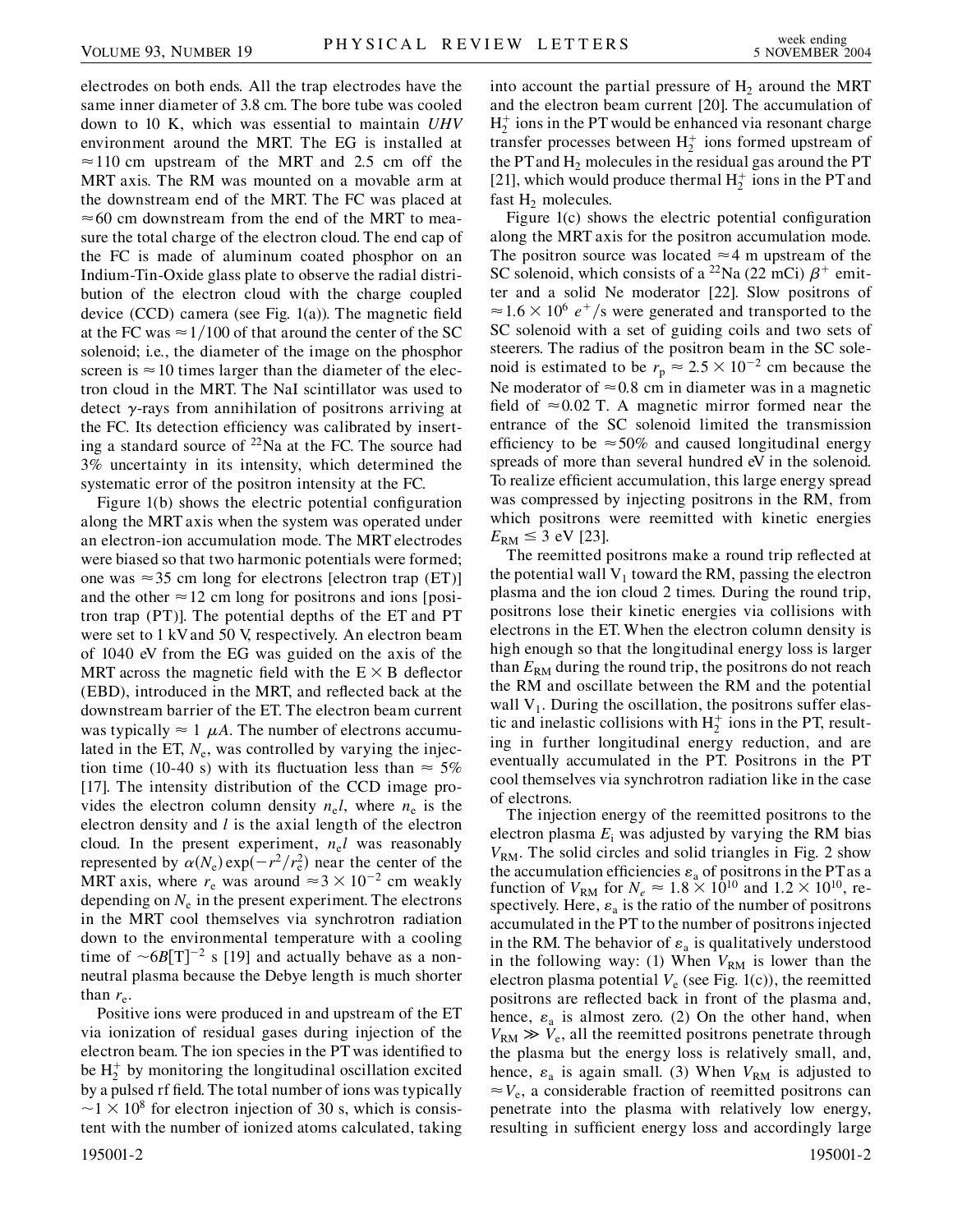

FIG. 2. The accumulation efficiency  $\varepsilon_a$  of positrons in the PT as a function of the remoderator bias  $V_{RM}$  for (a)  $N_e \approx$  $1.8 \times 10^{10}$  and (b)  $1.2 \times 10^{10}$ . Here,  $\varepsilon_a$  is defined as the ratio of the number of positrons accumulated in the PT to the number of positrons injected in the RM during accumulation.

 $\varepsilon_a$ . Figure 2 shows that the maximum accumulation efficiency  $\varepsilon_n^{\text{max}}$  was as high as  $\approx 1\%$  at  $V_{\text{RM}}^{\text{max}} \approx 970$  V for  $N_e \approx 1.8 \times 10^{10}$ .

Figures 3(a) and 3(b) show  $\varepsilon_n^{\max}$  and  $V_{\text{RM}}^{\max}$  as a function of  $N_e$ . It is seen that  $\varepsilon_n^{\max}$  increases monotonically with  $N_e$ . The right vertical scale gives the accumulation rate normalized by the  $22$ Na source intensity. The accumulation rate achieved in the present scheme was  $\approx$  360  $e^{+}/s/m$ Ci, which was more than 30 times higher than those of other *UHV* compatible techniques so far reported [2,3]. This high rate stayed constant for about 100 s and then slowly lowered due primarily to the radial expansion of the electron plasma. By reloading electron



FIG. 3. (a) The optimized accumulation efficiency  $\varepsilon_n^{\max}$  and (b) the corresponding remoderator bias  $V_{\text{RM}}^{\text{max}}$  as a function of  $N_e$ . The right vertical scale of the panel (a) gives the accumulation rate normalized by the 22Na positron source intensity. The vertical error bars reflect statistical errors, which do not include the systematic error of 3%. The horizontal error bars show reproducibility of  $N_e$ .

plasmas every 100 s, which took  $\approx$  40 s, the above accumulation rate recovered repeatedly for more than 1000 s without noticeable loss of positrons.

To study the accumulation mechanism, the number of positrons in the PT was measured (1) without ions in the PT but with the same number of electrons in the ET, and (2) without electrons but with ions. In the former case, the accumulation rate was  $\approx 0.1\%$  as marked by the open circle at the right lower corner of Fig. 3(a). In other words, ions in the PT enhance the efficiency by a factor of 10 once positrons are slowed down by electrons. In the latter case, no positrons were accumulated because all the reemitted positrons are reflected in front of the ET, which is practically the same condition as that with electrons in the ET but with  $V_{\text{RM}} \ll V_e$  (see Fig. 2). These observations prove that the positron accumulation is governed by the energy loss of positrons in the electron plasma.

With no electrons in the ET, the electric potential  $V_e(r, z)$  is approximately given by  $-\beta z^2 - V_3$  at  $r = 0$ like the dashed line in Fig. 1(c) ( $\beta \approx 3.8$  V cm<sup>-2</sup> and  $V_3' \approx 209$  V in the present conditions), which is modified like the solid line in Fig. 1(c) when the electron plasma is in the ET. The plasma length corresponds to the length of the flat part. Equating  $V_e(0, l/2)$  to the experimentally determined  $V_{\text{RM}}^{\text{max}}$ , the plasma length *l* is obtained as a function of  $N_e$ . Combining *l* and the column density  $n_e l$ obtained from the CCD image, the electron density at  $r \approx 0$  was evaluated to be  $0.9 \times 10^{11} \le n_{\text{e0}} \le 1.6 \times$  $10^{11}$  cm<sup>-3</sup> in the present experimental conditions. The electric potential in the electron plasma  $V_e(r, z)$  is then obtained by [24]

$$
V_{\rm e}(r, z) \equiv V_{\rm e}(r) \approx V_{\rm RM}^{\rm max} + \frac{e n_{\rm e0} r^2}{4\varepsilon_0},\tag{1}
$$

near the axis of the plasma, where *e* is the electron charge and  $\varepsilon_0$  is the permittivity of vacuum.

The stopping power of a positron with its kinetic energy *E* in an electron cloud is approximately given by  $\kappa n_e/E \ (\kappa \approx 1.5 \times 10^{-12} \text{ eV}^2 \text{ cm}^2) \text{ if } E \gg k_B T_e \text{ [25]},$ where  $k_B$  is the Boltzmann constant and  $T_e$  the temperature of the electron cloud. When a positron enters the electron plasma at *r*, its kinetic energy in the plasma is given by  $E_i = E_{\text{RM}} + e[V_{\text{RM}} - V_e(r)]$ , where  $E_{\text{RM}}$  is the kinetic energy of the positron reemitted from the RM. Using the stopping power given above, the energy loss of the positron after the round trip through the electron cloud is approximately given by

$$
\delta E(r, E_{\rm RM}) = E_{\rm i} - (E_{\rm i}^2 - 4\kappa n_{\rm e}l)^{1/2} \quad \text{for} \quad E_{\rm i}^2 > 4\kappa n_{\rm e}l,
$$
  
=  $E_{\rm i} \quad \text{for} \quad E_{\rm i}^2 < 4\kappa n_{\rm e}l.$  (2)

When  $\delta E > E_{\text{RM}}$ , positrons are confined between the RM and the potential wall  $V_1$  and are eventually accumulated in the PT. On the other hand, if  $\delta E \le E_{\rm RM}$ , positrons are reinjected in the RM and a considerable fraction of them is lost. The overall accumulation efficiency is then given